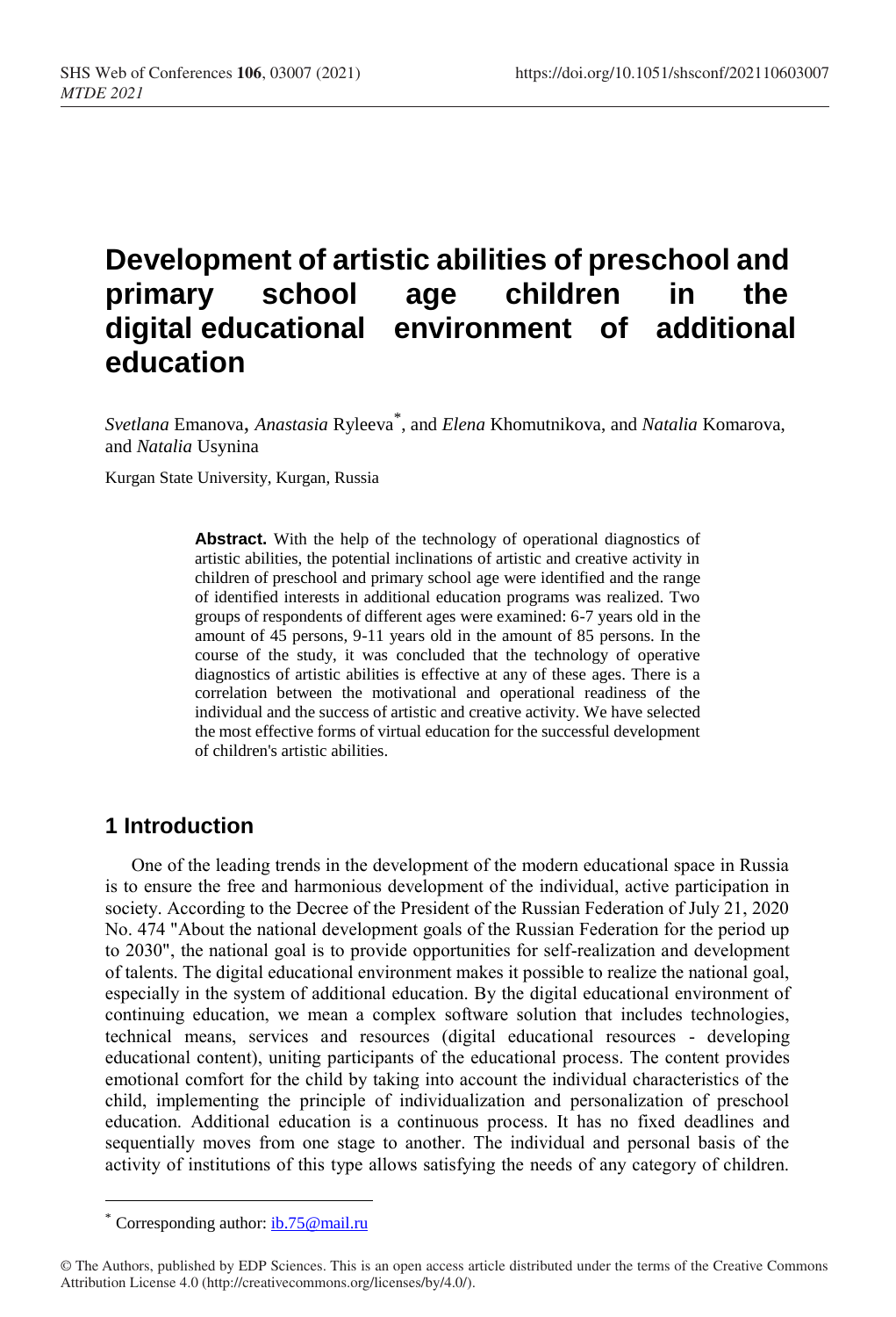The peculiarities of the educational process here is an informal style of relationships among students, students and teachers themselves, relations of cooperation and co-creation.

It is such an educational environment that stimulates the children's initiative, creates a sense of well-being, pleasure from the learning process, the need to express one's point of view, to try something new. Creating a situation of success as the leading principle of continuing education, develops abilities, shapes the needs of creative activity. Therefore, the system of additional education can be considered a resource for identifying and developing abilities.

The digital educational environment of the additional education system, having sufficient potential to make a creative space, opens up wide opportunities for the manifestation of initiative and activity of each individual.

Preschool and primary school age is considered a unique period in the development and formation of the child's personality. In this age period, it is necessary to pay close attention to the development of the basic personal structures necessary for the successful socialization and adaptation of a growing person, the development of his abilities [9].

Specialists in the field of psychology of creativity, abilities and giftedness (L.S. Vygotsky, P.Y. Halperin, A.V. Zaporozhets, S.N. Karpova, N.S. Leites, S.L. Rubinshtein, B.M. Teplov, etc.) revealed a number of criteria by which one can judge the severity of abilities in a person - the effectiveness of the activity, the speed and success of mastering the necessary knowledge and skills, the originality and originality of the work, as well as the degree of overcoming adverse environmental conditions [7].

If B.M. Teplov defined abilities as individual psychological characteristics of a person related to the success of any activity or many [2], then S.L. Rubinstein as "properties or qualities that make a person fit for the successful implementation of any type of socially useful activity" [3].

As noted by L.S. Vygotsky "all the child's abilities develop in his interaction with the environment, in games and activities, under the influence of instruction and upbringing" [5,6], in other words, "the ability cannot arise outside the corresponding concrete activity" [4].

Abilities, therefore, are a process of intravital formation. In this regard, the diagnosis of abilities should also be a process consisting of interconnected levels of cognition.

To study abilities, researchers use various methods: observation, natural experiment, analysis of activity products, expert evaluations of specialists. As a rule, according to formal criteria, these methods are not brought up to the level of requirements for psychodiagnostic methods. Foreign researchers have the most developed problem of the diagnosis of special abilities [8].

In the theory and practice of art education, diagnostics was adopted, based on the identification of three basic abilities - intellectual and creative potential; musical and motor capabilities; a complex of motivational-personal properties [6].

Comparing the points of view of different authors on general and special abilities, and comparing theoretical material with pedagogical experience in identifying and developing artistic abilities in children in the context of additional education, it became necessary to identify the role of operational creative diagnostics in the process of introducing children to artistic creativity in an institution of additional education.

#### **1.1 Research results**

Based on the idea of B.M. Teplov that abilities are not limited to the presence of skills, abilities and knowledge, but can explain the ease and speed of their acquisition [2], we have selected a set of play techniques, including virtual ones, for the program of operational and creative diagnostics of artistic abilities. The technology of operational creative diagnostics is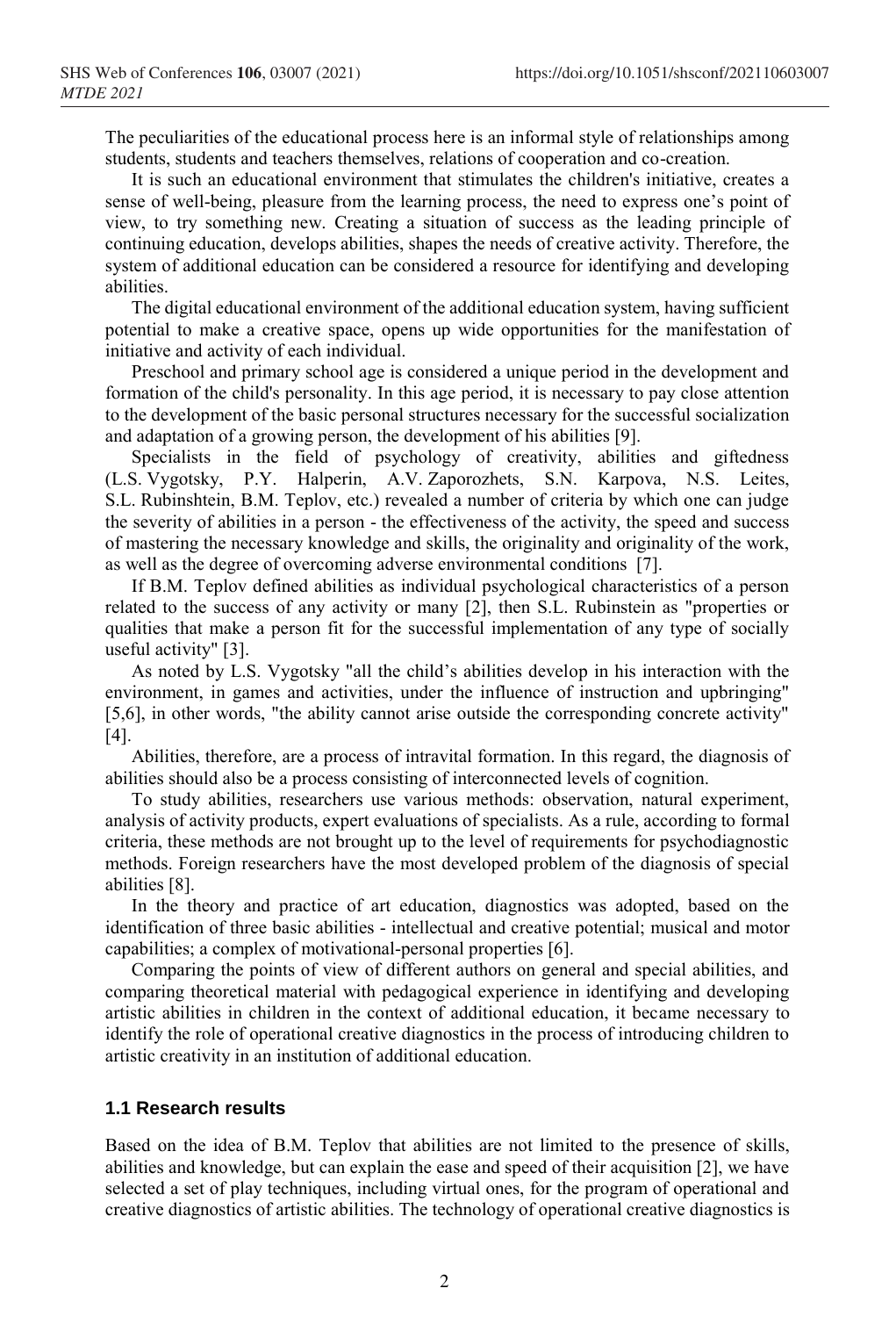based on the principle of "during studying we develop children and motivate them". It is used for the initial study of the interests of preschoolers and primary schoolchildren in order to consolidate them in programs of additional education [9].

The main goal of this work: to check the effectiveness of the technology of operationalcreative diagnostics itself in determining the artistic abilities of children in a sensitive period of development, the levels of readiness of preschoolers and primary schoolchildren to engage in artistic creativity and defining this technology as a way of integrating schools and institutions of additional education in digital educational environment. To achieve the goal, a pedagogical experiment was conducted, which took place in the MBOU "Secondary School No. 49", the city of Kurgan, the art school of the working village of Vargashi, Kurgan region. For the study, a group of preschoolers from the art school was taken in the amount of 45 persons and 85 schoolchildren of 3 classes of a comprehensive school.

During the experiment, participants conducted collective and individual-group classes to diagnose the level of development of artistic abilities in accordance with the program, which included three diagnostic blocks: musical abilities, choreographic abilities, personality characteristics. The information received over 3 classes on the level of basic abilities of children was recorded in a special individual map.

The system of test tasks in kahoot.com mode was aimed at studying the structural components of artistic abilities: sound-altitude, tempo-metro-rhythmic, timbre, dynamic, harmonic (mode), sense of form; endurance, mobility of the spinal column, musical and rhythmic coordination, stage performance ability, creative imagination, the ability to improvise; emotional responsiveness, as well as the cognitive, operational and motivational components of the artistic and aesthetic tastes of children.

Initial tests allow us to ascertain the presence of certain abilities in subjects, but do not determine the success of their subsequent training. Assessment of development prospects is possible only after distributing children in creative associations. Nevertheless, the data obtained allow us to determine the direction of work with each child, depending on individual results. This technique allows us to present the level of manifestation of structural characteristics and serves as a support in building an individual route for the creative development of each child. The test score is expressed in three levels: high, medium, low.

High level - creative activity, independence, initiative; quick understanding of the task, its exact expressive performance without the help of an adult; pronounced emotionality.

Average level - emotional responsiveness, interest, a desire to join in the proposed activity. However, difficulties in completing the assignment. The help of the teacher is required.

Low level - unemotional; "smooth", calmly related to activities, no active interest, indifferent. A person is not capable for independence.

## **2 Figures and tables**

The final indicators of the development of the components of artistic abilities were entered in the virtual individual card of the participant "Diagnostic Designer" (Table 1).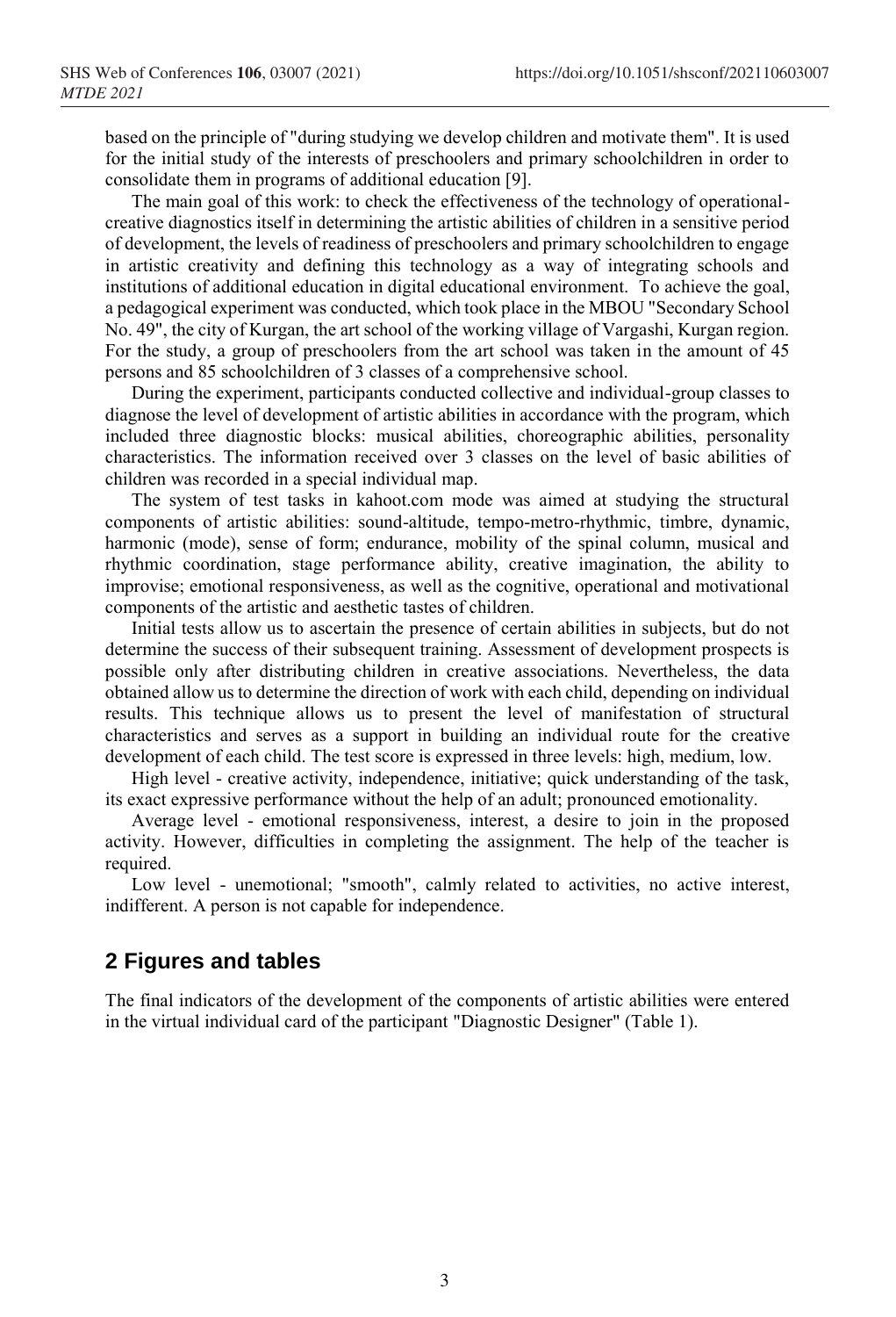| Level |      | 1 Musical Abilities Parameters |        |  |          |  |          |          |        |          |        |        |          |  |      |               |        |  |  |
|-------|------|--------------------------------|--------|--|----------|--|----------|----------|--------|----------|--------|--------|----------|--|------|---------------|--------|--|--|
| of    |      | Metro                          |        |  | Sense of |  | Sense of |          |        | Sense of |        |        | Sense of |  |      | Sense of form |        |  |  |
| devel | pace |                                | timbre |  |          |  | sound-   |          |        | harmon   |        | dynami |          |  |      |               |        |  |  |
| op-   |      | rhythm                         |        |  |          |  |          | altitude |        |          |        |        |          |  |      |               |        |  |  |
| ment  |      |                                |        |  |          |  |          |          |        |          |        |        |          |  |      |               |        |  |  |
| High  |      |                                |        |  |          |  | $^+$     |          | $^{+}$ |          |        |        |          |  |      |               |        |  |  |
| Avera |      |                                |        |  |          |  |          |          |        | $^{+}$   | $^{+}$ |        | $^{+}$   |  | $^+$ | $^+$          | $^{+}$ |  |  |
| ge    |      |                                |        |  |          |  |          |          |        |          |        |        |          |  |      |               |        |  |  |
| Low   | $^+$ |                                |        |  |          |  |          |          |        |          |        |        |          |  |      |               |        |  |  |

**Table 1.** Diagnostic Designer of Artistic Abilities.

|  |  | Table 2. Diagnostic Choreographic Abilities Parameters. |  |
|--|--|---------------------------------------------------------|--|
|--|--|---------------------------------------------------------|--|

| Level |      | 2. Choreographic Abilities Parameters |  |          |  |        |             |  |       |              |  |        |          |             |  |                |  |  |
|-------|------|---------------------------------------|--|----------|--|--------|-------------|--|-------|--------------|--|--------|----------|-------------|--|----------------|--|--|
| of    |      | Enduran                               |  | Mobility |  |        | Coordinatio |  |       | <b>Stage</b> |  |        | Creative |             |  | Impro-visation |  |  |
| devel |      | ce                                    |  |          |  |        | n           |  |       | performan    |  |        |          | imagination |  |                |  |  |
| op-   |      |                                       |  |          |  |        |             |  |       | ce ability   |  |        |          |             |  |                |  |  |
| ment  |      |                                       |  |          |  |        |             |  |       |              |  |        |          |             |  |                |  |  |
| High  |      |                                       |  |          |  |        |             |  | $\pm$ |              |  |        |          |             |  |                |  |  |
| Avera |      |                                       |  |          |  |        |             |  |       |              |  | $^{+}$ |          |             |  | $^{+}$         |  |  |
| ge    |      |                                       |  |          |  |        |             |  |       |              |  |        |          |             |  |                |  |  |
| Low   | $^+$ |                                       |  |          |  | $^{+}$ |             |  |       |              |  |        |          |             |  |                |  |  |

**Table 3.** Diagnostic Personal characteristics.

| Level   |      | Emotional                   |   |              |  |  | 3. Personal characteristics | Sum- |  |           |             |      |      |
|---------|------|-----------------------------|---|--------------|--|--|-----------------------------|------|--|-----------|-------------|------|------|
| of      |      | responsivenes               |   | Motivational |  |  | Cognitive                   |      |  |           | Operational |      | mary |
| develop |      |                             |   | component    |  |  | component                   |      |  | component |             |      | data |
| -ment   |      |                             |   |              |  |  |                             |      |  |           |             |      |      |
| High    | $^+$ |                             |   |              |  |  |                             |      |  |           |             | $^+$ |      |
| Averag  |      |                             |   |              |  |  |                             |      |  |           |             |      | 19   |
| e       |      |                             |   |              |  |  |                             |      |  |           |             |      |      |
| Low     |      |                             |   |              |  |  |                             |      |  |           |             |      |      |
|         |      | $\sim$ $\sim$ $\sim$ $\sim$ | . |              |  |  |                             |      |  |           | .           |      |      |

After analysis of the diagnostic data, group results were determined (Table 4).

**Table 4.** The level of manifestation of the parameters of artistic abilities

(group metric).

| N <sub>0</sub> | Artistic Abilities                   |              | Ability level  |
|----------------|--------------------------------------|--------------|----------------|
|                | Parameters                           | Preschoolers | Primary        |
|                |                                      |              | schoolchildren |
| 1              | Sense of the metro -<br>tempo rhythm | Low          | Average        |
| $\overline{2}$ | Sense of timbre                      | Average      | Average        |
| 3              | Sense of sound-altitude              | Average      | Average        |
| 4              | Sense of harmony                     | Average      | Average        |
| 5              | Sense of dynami                      | Average      | Average        |
| 6              | Sense of form                        | Low          | Average        |
| 7              | Endurance                            | Low          | High           |
| 8              | Mobility                             | High         | High           |
| 9              | Coordination                         | Low          | High           |
| 10             | Stage performance ability            | High         | High           |
| 11             | Creative imagination                 | High         | High           |
| 12             | Improvisation                        | High         | High           |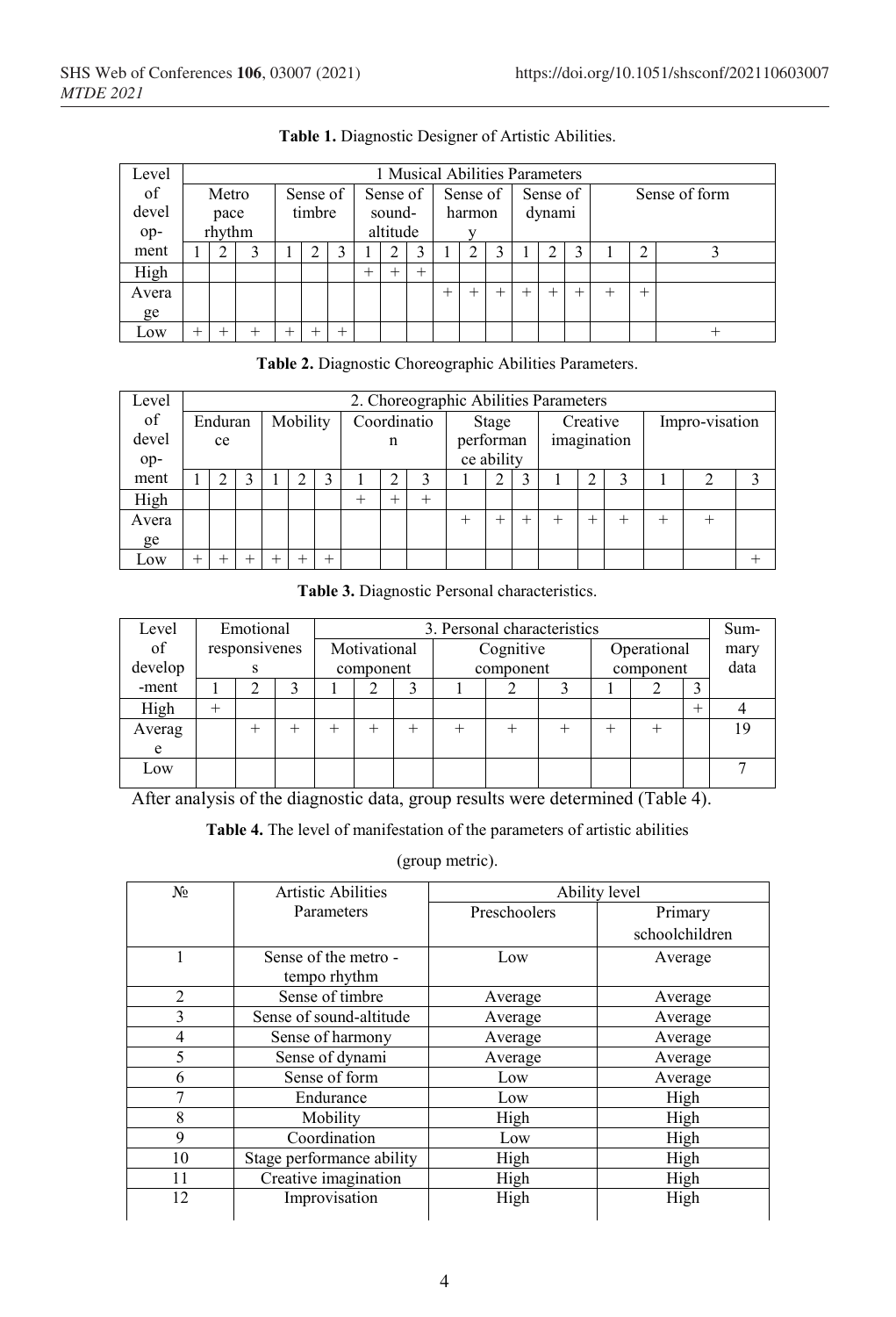|    | Continuation of table 4. |      |        |
|----|--------------------------|------|--------|
|    | Emotional responsiveness | Iigh | High   |
| 14 | Motivational component   | .ow  | 11 g h |
|    | Operational component    | .ow  | 11 o h |
|    | Cognitive component      | .OW  | High   |

 $\text{C}_{\text{C}}$  Continuation of table 4.

After analysis of the diagnostic data, group results were determined (Table 5).

**Table 5.** The level of manifestation of the parameters of artistic abilities

| (group metric). |  |
|-----------------|--|
|                 |  |

| N <sub>0</sub> | Artistic Abilities Parameters     | Ability level |               |  |  |  |
|----------------|-----------------------------------|---------------|---------------|--|--|--|
|                |                                   | Preschoolers  | Primary       |  |  |  |
|                |                                   |               | schoolchildre |  |  |  |
|                |                                   |               | n             |  |  |  |
|                | Sense of the metro - tempo rhythm | Low           | Average       |  |  |  |
| $\overline{2}$ | Sense of timbre                   | Average       | Average       |  |  |  |
| 3              | Sense of sound-altitude           | Average       | Average       |  |  |  |
| $\overline{4}$ | Sense of harmony                  | Average       | Average       |  |  |  |
| 5              | Sense of dynami                   | Average       | Average       |  |  |  |
| 6              | Sense of form                     | Low           | Average       |  |  |  |
| 7              | Endurance                         | Low           | High          |  |  |  |
| 8              | Mobility                          | High          | High          |  |  |  |
| 9              | Coordination                      | Low           | High          |  |  |  |
| 10             | Stage performance ability         | High          | High          |  |  |  |
| 11             | Creative imagination              | High          | High          |  |  |  |
| 12             | Improvisation                     | High          | High          |  |  |  |
| 13             | Emotional responsiveness          | High          | High          |  |  |  |
| 14             | Motivational component            | Low           | High          |  |  |  |
| 15             | Operational component             | Low           | High          |  |  |  |
| 16             | Cognitive component               | Low           | High          |  |  |  |

As can be seen on the table, preschoolers at a low level have two parameters of musical abilities (metro rhythm and sense of form), coordination and endurance - choreographic abilities and indicators of the personality block - motivational, operational and cognitive components. In primary schoolchildren, 10 out of 16 indicators of the parameters of artistic abilities are registered at a high level. That shows us about the dynamism of the development of abilities from preschool to primary school age.

Two groups were selected from the total number of diagnostic participants: preschool children in the amount of 12 persons and primary school children in the amount of 24 persons with good indicators to identify their readiness for artistic and creative activities (Table 6).

| No | Level of readiness | Preschoolers | Primary           |       |           |  |  |
|----|--------------------|--------------|-------------------|-------|-----------|--|--|
|    |                    |              | schoolchildren    |       |           |  |  |
|    |                    | Absolute     | In $%$ (relative) | Absol | In $\%$   |  |  |
|    |                    |              |                   | ute   | (relative |  |  |
|    |                    |              |                   |       |           |  |  |
|    | High               |              | 16,67%            | 15    | 62,5%     |  |  |
|    | Average            |              | 58,33%            |       | 20,8%     |  |  |
|    | Low                |              | 25%               |       | 16,67%    |  |  |

**Table 6.** The level of readiness of children for artistic and creative activities

Both senior preschoolers and primary schoolchildren showed a willingness to engage in artistic and creative activities. However, high level of readiness for preschool children is 16.67%, and for elementary school students is 62.5%.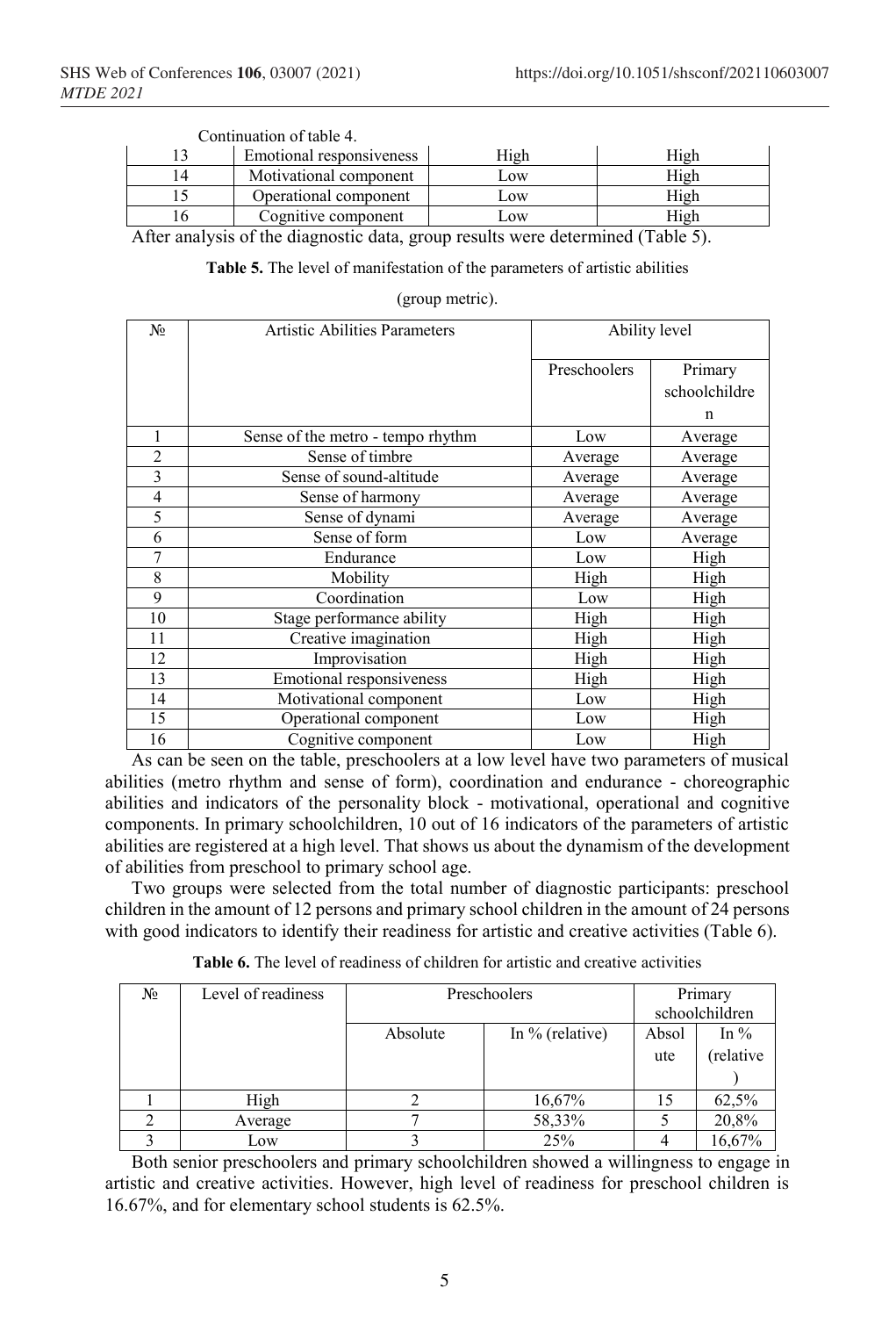The result of operational diagnostics was to be the consolidation of children in sections and associations of an artistic orientation (music, choreography, rhythm, theatrical activity) (Fig. 1).



**Fig. 1.** Involving (fixing) children in artistic associations

Out of 85 students in Secondary School No. 49, 62 children became participants in creative associations. All children are involved in extracurricular activities of the school, such as: participation in concerts, creative contests etc.

These forms are held in a distance format based on gamification technologies through zoom, through the website of the educational organization, the blog and pages of teachers, where materials with master classes, workshops and trainings, creative educational games (for example, "Danetki", live action games) are posted, watching interactive videos YouTube, WhatsApp.

The result of the diagnosis in preschool children involved in choreography in the preparatory group was an increase in the motivational component (Fig. 2).



**Fig. 2.** The results of the level of motivation for the musical and rhythmic activity of preschoolers after operational-creative diagnosis.

9 children were identified with a high level, 31 children with an average and 5 children with a low level of motivation for musical rhythmic activity. A significant level of motivation served as the basis for the further consolidation of children in the selected types of artistic activity. As a rule, preschool children are included in such types of virtual learning as: creative quests, travel workshops, master classes on the development of artistic abilities, interactive games.

# **3 Conciusions**

The technology of operational creative diagnostics in the system kahoot.com allows us to identify the levels of various components of artistic abilities in children of preschool and